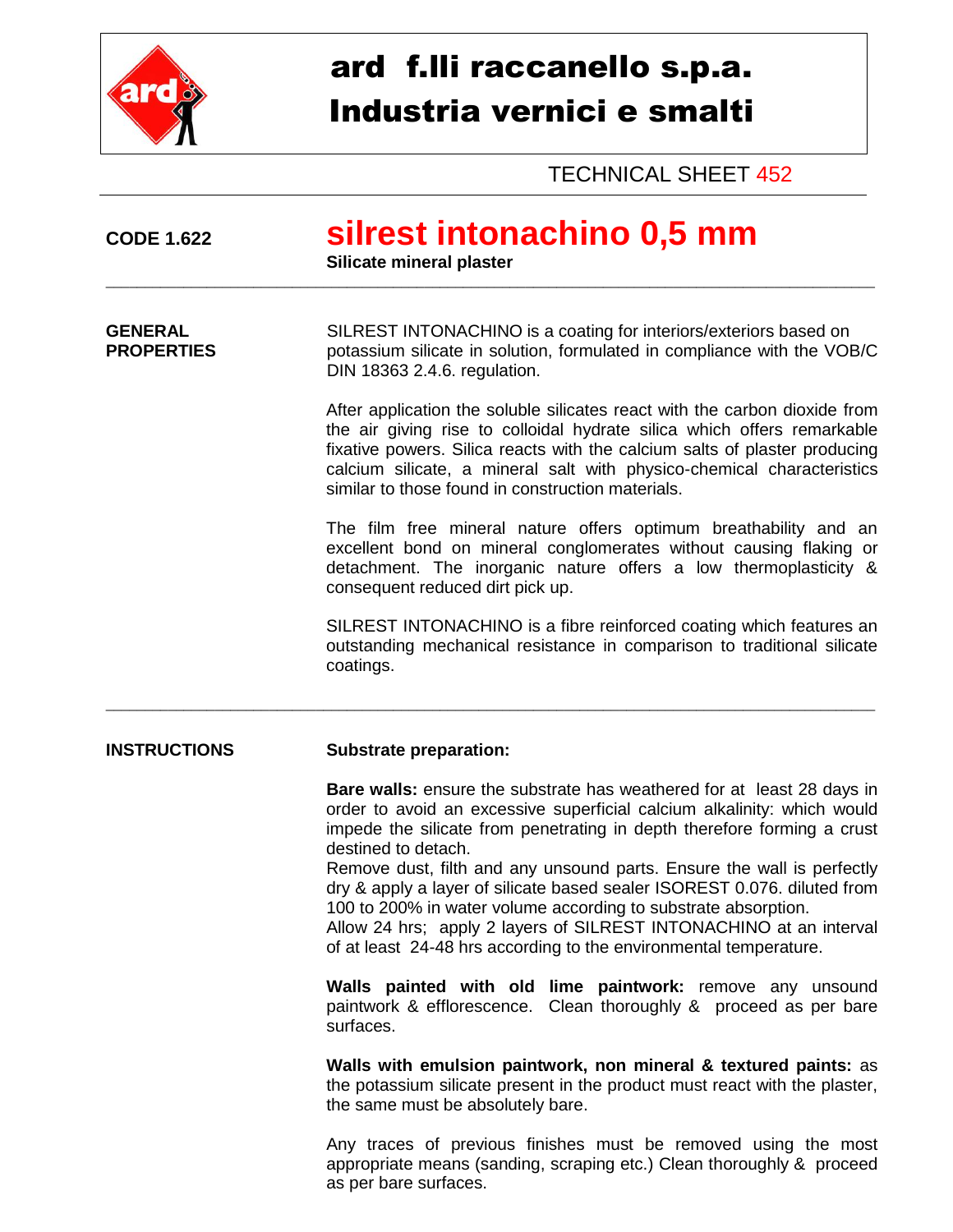## **Application:**

- SILREST INTONACHINO is ready for use and does not require further dilution. Stir well until a homogeneous mixture is obtained and lay with a steel float. Once completely dry proceed with another layer**.** Before SILREST INTONACHINO starts to dry smooth the surface with a plastic or sponge float.
- Do not apply SILREST INTONACHINO on walls exposed to direct sunlight or with ambience temperature below + 10°C.
- Use protective eye wear during application After application outdoor surfaces must be protected against rain for at least 48 hrs. Wash equipment with water immediately after use.
- Mask any parts (windows, ceramic pavements, casings etc.) which are not to be treated.
- The product has a 2 year stability if stored in the original packaging at a temperature between + 8°C - + 30°C.
- Application on extensive surfaces should be carried out "wet on wet" in order to prevent shading.
- Walls with efflorescence or subject to rising damp must be restored before application in order to guarantee adhesion.
- When colour products from different batches are used, it is advisable to mix the same in order to avoid differences in shades.
- Use products in compliance with current Hygiene & Safety Regulations. Dispose of spent material/containers according to the same.
- Refer to the PSDS for further details.

\_\_\_\_\_\_\_\_\_\_\_\_\_\_\_\_\_\_\_\_\_\_\_\_\_\_\_\_\_\_\_\_\_\_\_\_\_\_\_\_\_\_\_\_\_\_\_\_\_\_\_\_\_\_\_\_\_\_\_\_\_\_\_\_\_\_\_\_\_\_\_\_\_\_\_\_\_\_\_\_\_\_\_\_\_\_\_\_\_\_\_\_\_\_\_\_\_\_\_

 SIILREST INTONACHINO is compatible with the 16Colours tinting systems.

## **TECHNICAL PROPERTIES**

| NATURE OF BINDER                          |                       |               | Inorganic                          |
|-------------------------------------------|-----------------------|---------------|------------------------------------|
| <b>COLOUR</b>                             |                       |               | White & tinting system hues        |
| <b>MASS VOLUME</b>                        |                       |               | 1600-1670 g/l                      |
| DYNAMIC VISCOSITY                         |                       |               | 160.000 ± 180.000 cP               |
| <b>UV RESISTANCE</b>                      |                       |               | Sup. 3rd grade Grey scale          |
| <b>ALKALI RESISTANCE</b>                  |                       |               | No structural/chromatic variation  |
| DRYING AT 20°C                            | <b>TOUCH DRY</b>      |               | 4 hrs                              |
|                                           | <b>THROUGH DRYING</b> |               | 48 hrs                             |
| PERMEABILITY (WATER VAPOUR)               | EN ISO 7783-1 & 2     | $S_d$         | $0,041 \; m$                       |
|                                           |                       | Class         | $V_1$ (high)                       |
| CAPILLARY ABSORBTION & WATER PERMEABILITY | EN1062-3              | W             | 0,351 kg/m <sup>2</sup> $\sqrt{t}$ |
|                                           |                       | Class         | $W2$ (average)                     |
| ADHESION FOR DIRECT TRACTION              | <b>EN 1542</b>        | <b>RESULT</b> | Complies (adhesion $\geq$ 0,3 Mpa) |
| <b>DURABILITY</b>                         | EN 13687-3            | <b>RESULT</b> | Complies (adhesion $\geq$ 0,3 Mpa) |
| THERMAL CONDUCTIVITY                      | <b>EN 1745</b>        | λ10DRY [W/MK] | 0,809                              |
| <b>FLASH POINT</b>                        | EN 13501-1            |               | <b>Class C</b>                     |
| <b>HAZARDOUS SUBSTANCES</b>               |                       | RESULT        | <b>Complies</b>                    |

*In compliance with the UNI EN 15824 CE Marking*